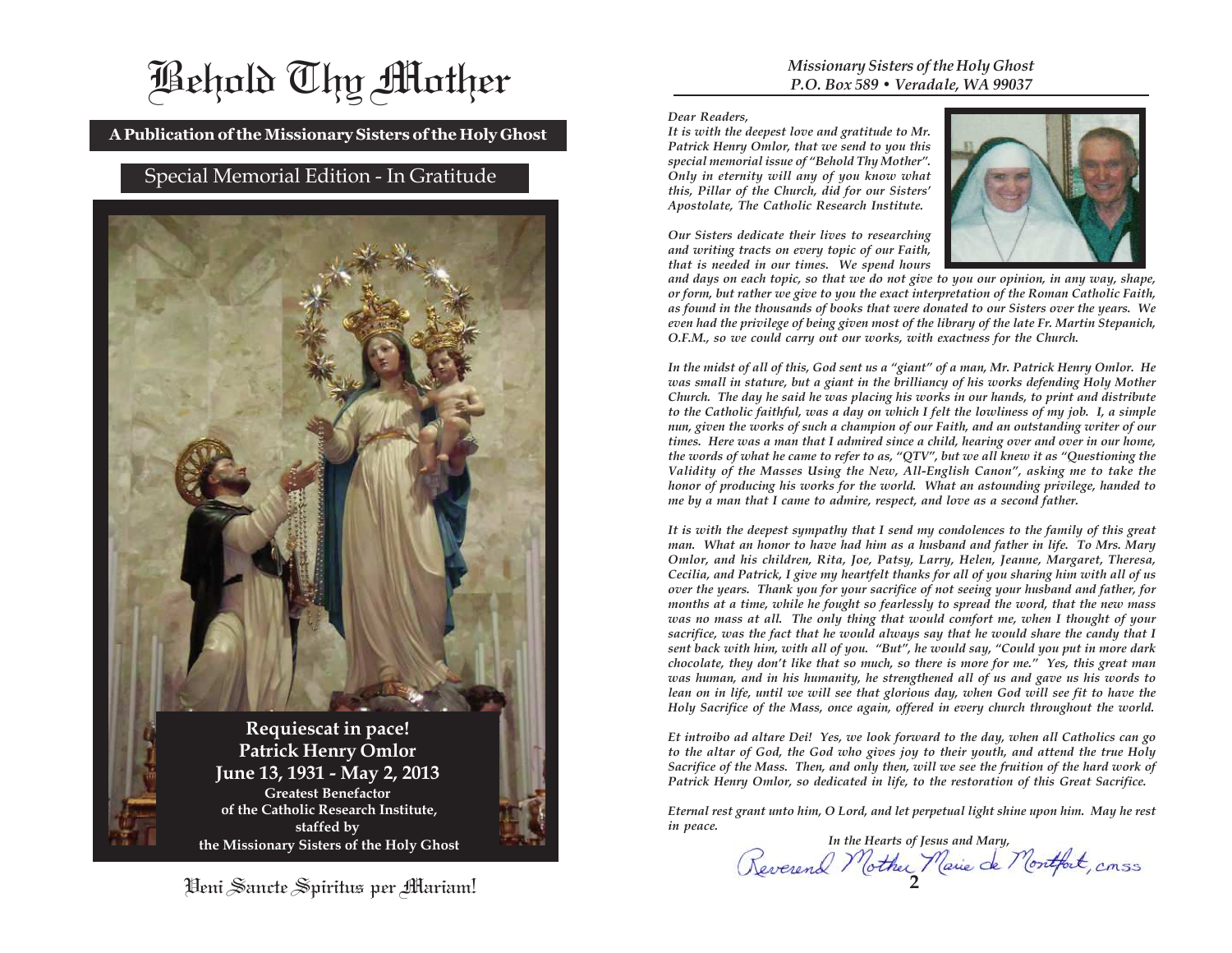### *For You and For Many by Patrick Henry Omlor*

*"Forgiveness of sins must not be confused with expiation of sins. Although Christ on Calvary expiated all sins of all men, only many sins and many sinners are forgiven. Christ by His Passion set up the cause by which all sins can be forgiven or could have been forgiven (cf. St. Thomas, Summa Th., III, Q.49, Art. 2); but actual forgiveness of all sins, past, present and future, most assuredly was not brought about thereby. Had His Passion accomplished this, then there would be no Hell and no Sacrament of Penance."*

✝



✝

*Questioning the Validity of the Masses Using the New, All-English Canon* **Omlor's First Classic - March, 1968**

# *Requiescat in pace!*

Anthony Patrick Henry Joseph Thomas Omlor

Defender and Pillar of the Roman Catholic Church

Greatest Benefactor of The Catholic Research Institute

*"May the angels lead thee into paradise: may the martyrs receive thee at thy coming, and lead thee into the holy city of Jerusalem. May the choir of angels receive thee, and mayest thou have eternal rest with Lazarus, who once was poor." Libera me* - Catholic Burial Service



 1996, was a year of firsts for the Missionary Sisters of the Holy Ghost. The Congregation received its approval and blessing from Bishop Peter Hillebrand, the Sodality of Our Lady of Guadalupe was established, and Mr. Patrick Henry Omlor gave his first talk, of many, in the small parish hall, at Our Lady of Guadalupe Church, in Spokane, Washington. Who would have ever dreamed that this would spark an eighteen year friendship, that would develop into a bond for Holy Mother Church, that no one on earth could break?

 From its humble beginnings, the Catholic Research



Institute, was blessed to always have a pillar of the Catholic Church, Mr. Patrick Omlor, working side by side, and in an intimate way, with its research.

 In 1998, Mr. Omlor gave the Catholic Research Institute exclusive permission to reproduce all of his writings in single form. In fact, he went so far as to place upon his writings, the statement that, "no one else could reproduce his works, without previous permission of himself, as the author, and the publisher, the Missionary Sisters of the Holy Ghost, the staff of the Catholic Research Institute".

When Mr. Silvio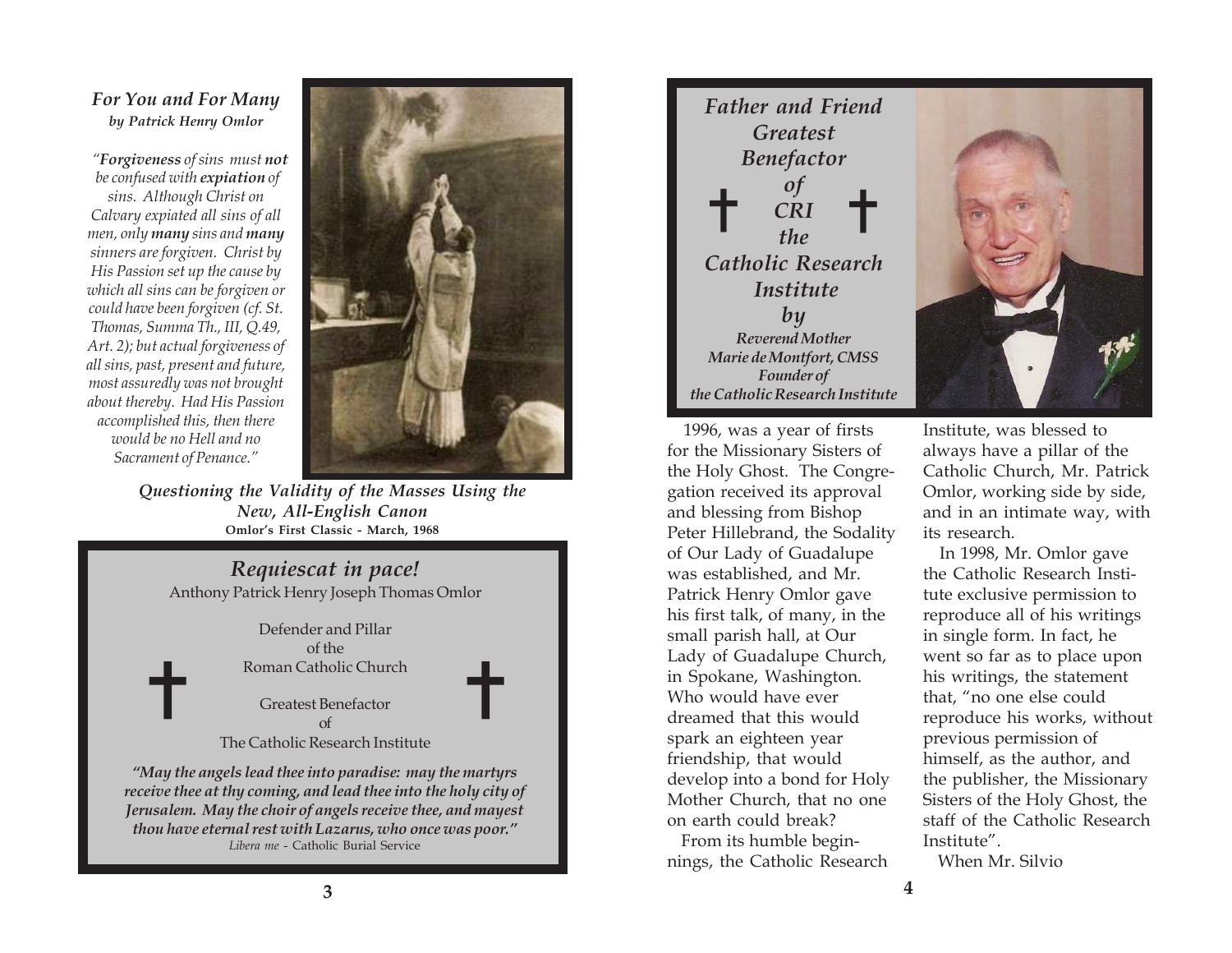Mattacchione put together the wonderful compilation of all of these works into one book, entitled, *"The Robber Church"*, Mr. Omlor gave him the exclusive permission to reproduce his writings in book form.

 Within the first year that the Catholic Research Institute had its doors open, the Sisters were filling thirty to forty orders per week, just on these writings.

 In 1997, when CRI held its first National Conference in Dallas, Texas, it was an honor and a privilege to have Mr. Omlor give our Keynote Address, *"The Casualties of 35 years of Warfare"*, in which he held the audience captive, not from books he had read, but from his own personal experience, in the war against the enemies of the Roman Catholic Church. Yes, if Mr. Omlor was a member of the United States Military, he would have been a general for his bravery and relentless efforts in the battle, he fought so bravely, for the defense of the Greatest Sacrifice on earth, that of the Holy Sacrifice of the Mass.

 When no one else spoke, his voice was heard, crying out in the wilderness, for the



**RED LION HOTEL Glendale, California site of the third National Restoration Conference sponsored by The Catholic Research Institue June, 1998**

waters of the grace of the Mass were being sucked from the veins of unsuspecting Catholics.

 From the silence came one of the greatest works ever to be written since Vatican Council II, defending the Mass, *"Questioning the Validity of the Masses Using the New, All-English Canon."*

 In June of 1998, once again, Mr. Omlor rose to the challenge of captivating audiences at our National Confer-



ence in Glendale, California and Spokane, Washington. This time he chose to use another of his great works as his platform, that of, *"The Robber Church."* This was the title he so brilliantly dubbed the Vatican II Church, after the Council.

 His Keynote address at both of these Conferences, was titled, *"Invalidity Watch: The Robber Church Strikes Again!"* In this address, Mr. Omlor very clearly brought out the necessity of the words, *"Mysterium Fidei"* (Mystery of Faith) being in the Consecration of the Mass.

 Yes, we were truly blessed to have this man, along with the other "giants" of his day, at our Conferences, for the entire goal of the *Catholic*

*Research Institute* is to bring about the restoration, not only of the Mass, but of the Catholic Faith in its entirety.

 Mr. Omlor shared the podium, at our Conferences, with the late Abbot Leonard Giardina, O.S.B., and the late Fr. Lawrence Brey, who had the great privilege of writing the foreword to what Pat would fondly refer to, in life, as "QTV". We always knew he was talking about his first classic on the Mass, but we would jokingly tell him that he should have his own Catholic network, where he could defend the Faith, and call it "QTV". In his joking way, he would just give us a "look". Then, after he had a chance to ponder on what we actually said, he would take his pipe in his hand, smile and say, "Now, Mary would love for me to do this, as it would get me out of the house and out of her way." Then he would laugh. Over the years we came to realize just how dear his wife Mary was to his heart, for he never visited our Sisters without telling us a little more about her each time. We came to know Mary very well, though we never met her. Mr. Omlor's love for her was very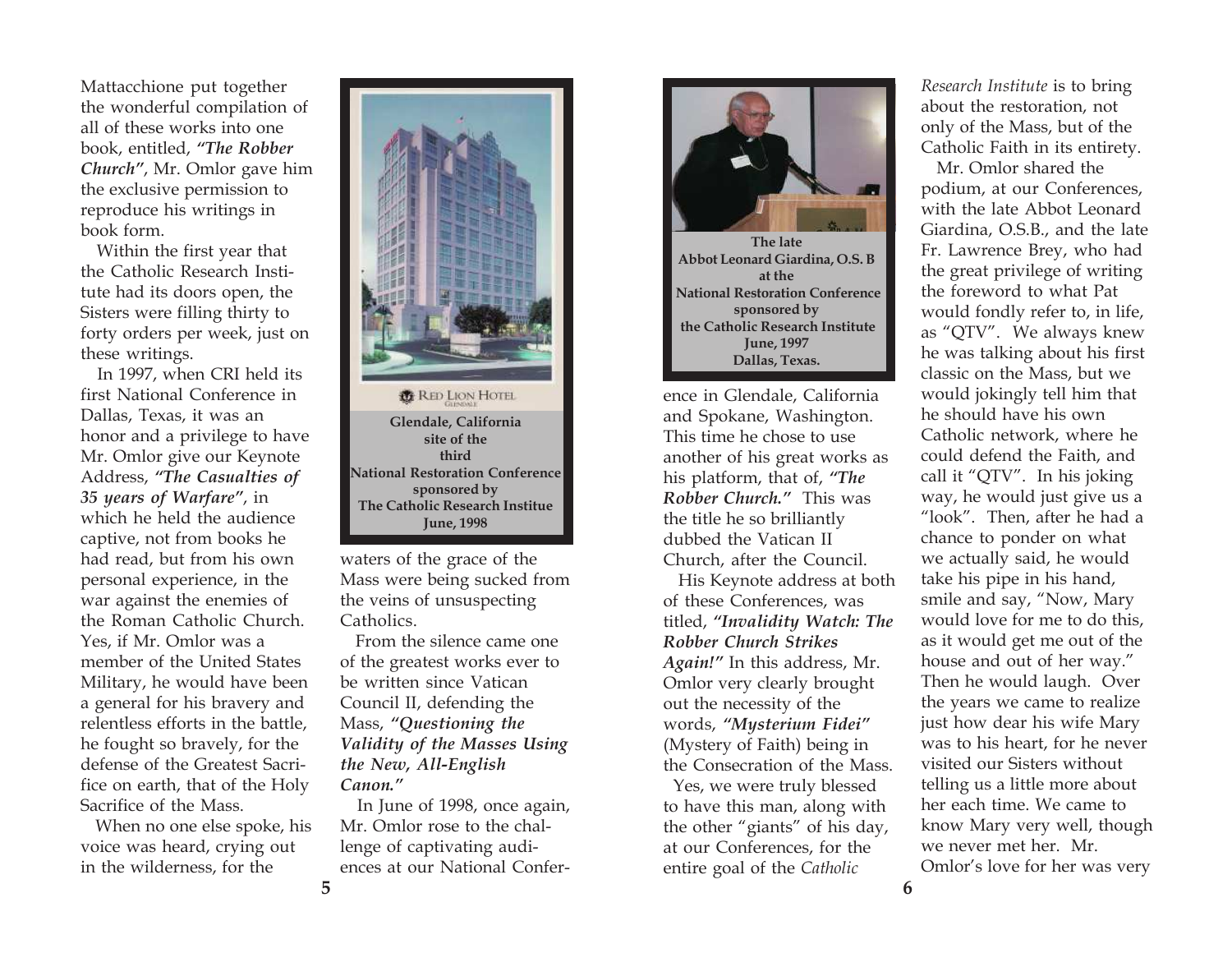touching.

 While Mr. Omlor gave the theological side on how the Mass could be restored, usually using the writings of St. Thomas Aquinas, Abbot Leonard Giardina, O.S.B., took us beyond the surface to the "Spirituality Needed, for the Restoration of the Mass." Two brilliant minds coming together, to enforce, instruct, and encourage Catholics on what needed to be done, to join together, to restore the most precious thing God has given to us on this earth, our Catholic Faith, and the Sacrifice of sacrifices, the Holy Sacrifice of the Mass.

 Added to the eloquence of the conferences of these two Soldiers of the Church Militant, was the speech given by Fr. Lawrence Brey, during which he gave, "Reflections of a Priest Battling for the Church". Yes, most of us seem to forget that a war was waging in the 1960's. A war for souls, as the devil tore apart the Mass, with glee. Brave, young priests, and valiant lay men, fought hard and long, for what we take for granted today. As soldiers in war take hill after hill, these militant men



of the greatest Hill in history, that of Calvary. These men were not fighting to place a flag on the hill and claim it for their country, no, they were fighting to save the Cross, that bore the Precious Blood, on that first Good Friday, which opened the gates of our Heavenly Country, through the first Holy Sacrifice of the Mass. Yes, they knew the value of the Mass, and they fought with every fiber of their being to save It.

 As Christ is the light of the world, the writings of these men, especially that of Patrick Omlor, became a light that led thousands out of the darkness of Vatican II.

fought hard to save the honor stood out as beacons of light, These exceptional men,



**The late, Dr. John De Tar M.D., personal friend of Patrick Henry Omlor, and author of the book , "To Deceive the Elect!"**

as the veil of darkness fell over the Catholic Church in the 1960's.

 Out of that darkness rose the outstanding work of Omlor, *"The Sky Grows Darker Yet"*, which came from a speech he had given to the *Australian Latin Mass Society.* In detail, he argues and demonstrates, the fact that even though we are in serious times, God is still at the helm of His Church.

 Yes, that was Mr. Omlor's way. No matter how dark it seemed, he always brought us around to the remembrance that Jesus was *the Way, the Truth, and the Light,* and no matter how hard Satan tried to destroy the

Church and snuff out Its light, Christ was still the Light of the World, and the gates of Hell would not prevail against His Church.

 Yes, the Sisters at the Catholic Research Institute lost a dear father and friend, however, Heaven gained a man that loved Christ in such a deep and passionate manner, that he felt it was worth spending his entire life, fighting for His Mystical Body, the Roman Catholic Church. One cannot say they love Christ, and not love the Church. That is one thing I am assured of in this life, Patrick Henry Omlor loved the Church.

 He and I had many a long conversation on every topic you could imagine regarding our Mother, the Church. Mr. Omlor never tired of speaking of Her, and his eyes would sparkle as his love for the Mass and the Liturgy poured forth from his heart. I say his heart, for these were not words to Pat, they were his life.

 Having grown up in a home with a mother that knew Patrick Omlor and his dear friend, another great champion for the Faith, Dr. John De Tar, M.D., author of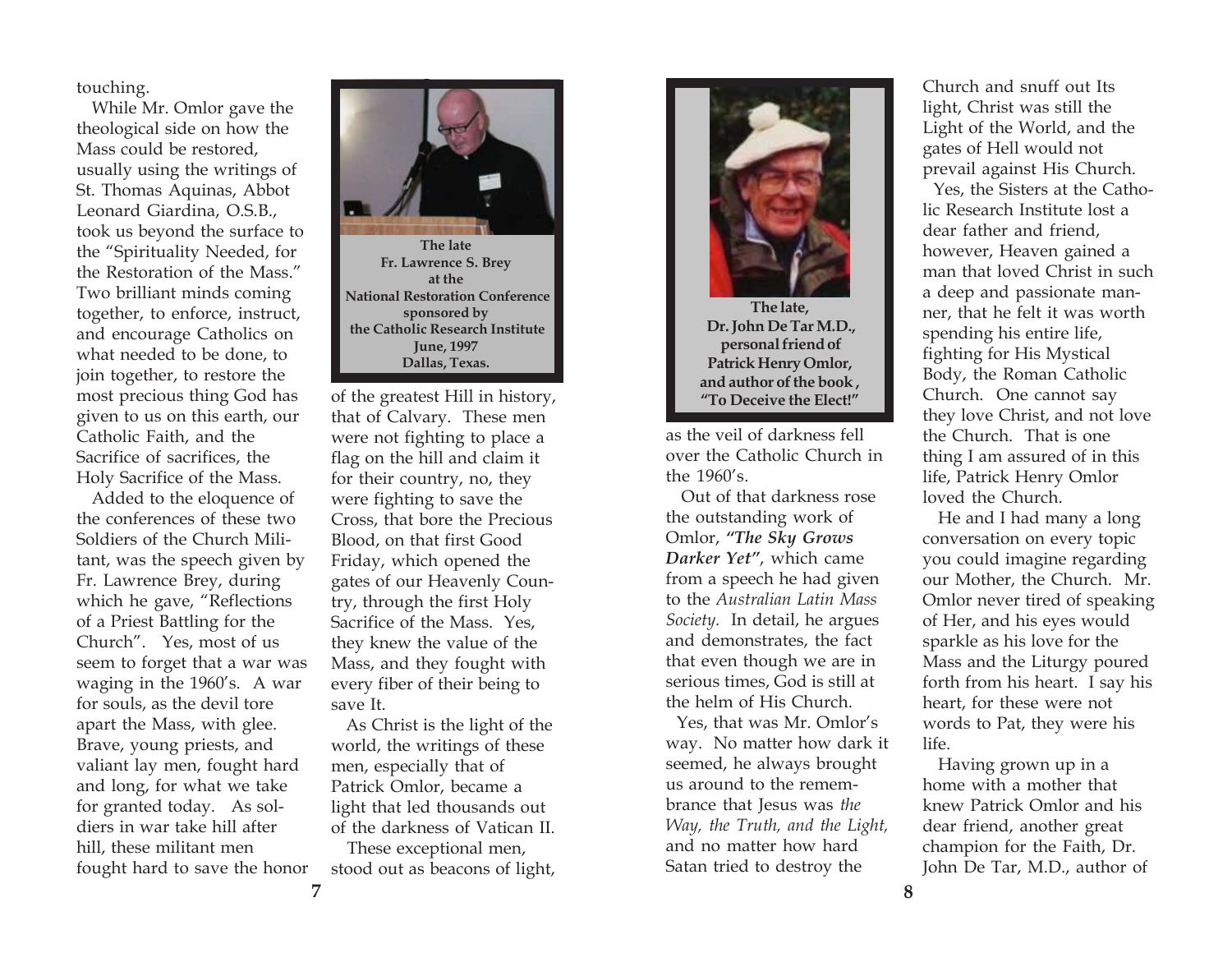the book, *"To Deceive the Elect!"*, it was a joy to watch Mr. Omlor, after each conference, wind down at my mother's home. He never left Spokane without his birthday being celebrated with all due pomp and circumstance.

 Yes, everyone would gather at the home of Mr. and Mrs. Theodore Fournier, on the Feast of St. Anthony, and celebrate, in all due splendor, the birth of Patrick Omlor.

 The highlight one year, was giving Mr. Omlor a set of handkerchiefs with the letter "A" on it. Mr. Omlor said to me, "How did you know my name was not Patrick?" I told him I didn't, I just could not find any with the letter "P" on it, and I thought at least the "A" would stand for the angel he was to everyone. When he stopped laughing, he proceeded to tell us that his name was acutally Anthony Omlor. In fact, he said, his name was so long, that if he was ever in an emergency, a person could never use his full name or he could be gone before they got it out. Born on the Feast of St. Anthony, June 13, 1931, he said his good Catholic parents gave him every good Catholic name that would fit



then he had to come up with a name for Confirmation. His full name is Anthony Patrick Henry Joseph Thomas Omlor. "Now do you know why I call myself Patrick?" he would say.

 Yes, as spiritual and knowledgeable as this man was in the faith, that is as down to earth as he was as a friend and father.

 Another dear friend of his was Mrs. Marjorie Prestini, who would help out at the



**Mrs. Marjorie Prestini, seen here at the literature table, surrounded by stacks of Patrick Omlor's Writings**

*Catholic Research Institute* in any way she could. She attended every Conference put on by the *Catholic Research Institute,* and would make sure that she took her turn at the table selling the literature. Mr. Omlor would always tease her and say, "Marge, now make sure you put in a plug for my writings."

 Yes, this is a sad day for the members of the Omlor family, for they lost a dear and beloved father. It is a sad day for those of us that came to know him so intimately as a friend and fatherly figure. It was an even sadder day for Holy Mother Church, for She lost a fearless warrior, and champion for the faith. But we must remember, through our tears, that it is a glorious day for the Church Trium-

phant, for Heaven gained a dry martyr. Only in eternity will people realize just what this man suffered interiorly, in the fight to save the Mass.

 One day, while he was talking to me, I told him that I admired his bravery for standing up in the 1960's and speaking out so boldly. He became very serious. He looked at me and said, "Reverend Mother, it has not been easy, in fact, it has been a very difficult road to travel. If you are going to fight for the Church, and I can see that you are, through your writings, then you must be prepared to suffer. You must not be afraid to endure all that He endured for you, even death. I know from experience, that it is not an easy path, but I do know that it is a sure road, straight to the Heart of our God, and our heavenly Queen is fighting right along side of us."

 It is with a human sadness in my heart that I say goodbye to a man that I came to know as a second father, but it is with human joy that I reflect upon the fact, that if I follow in his footsteps and keep up the fight for the faith, that I will see him again, in all splendor, in the Kingdom prepared for those that love Him.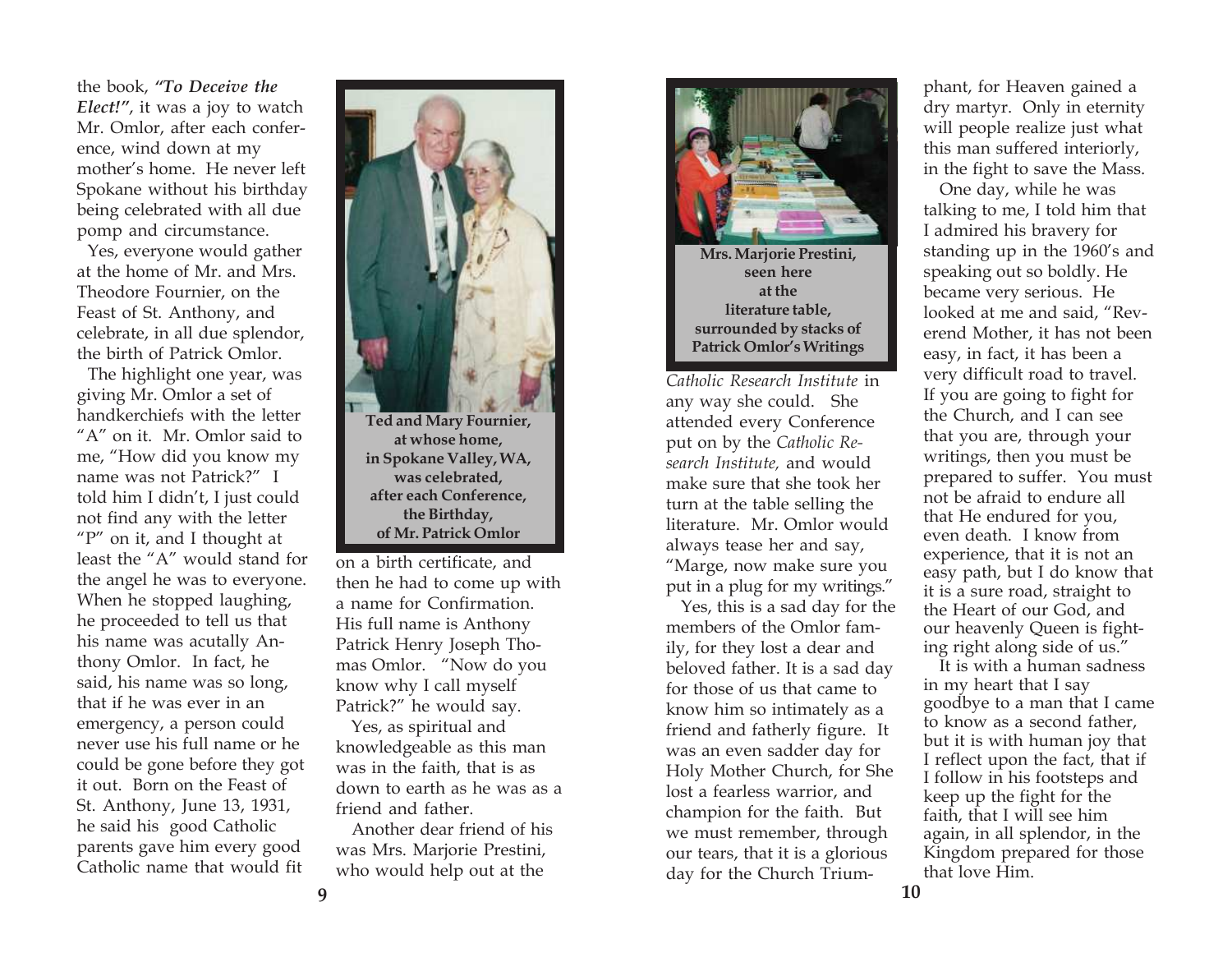*A is for Anthony* Mr. Omlor at the home of Ted and Mary Fournier for his Birthday Party. Reverend Mother Marie de Montfort gave him handkerchiefs with an "A" on it and found out that day, his real name. Anthony Patrick Henry Joseph Thomas Omlor

### *The Card Was Unique*

There was always a hushed silence when Mr. Omlor would read his card, as he never read what it actually said. After everyone laughed, then he would admit the "true" message.

# ✝✝✝✝✝✝✝✝✝✝



# *Cakes were special made*

Mr. Omlor had a special love for Our Lady, so his cakes were made to show that love. Each year, they were made in blue and white to honor His Queen.

### *Every Candle*

No matter how old he was, he never missed a candle. He had a vigor and energy that would outdo the rest of us, ten to one.





### *Who Was Patrick Henry Omlor?* **Taken from the introduction given at the 1997 CRI National Conference on the Tridentine Latin Mass Dallas, Texas** ✝✝✝✝✝✝✝✝✝✝

 Patrick Henry Omlor was born of Catholic parents on June 13, 1931, in Amarillo Texas. After finishing primary school at St. Mary's Academy, Amarillo, he entered Price Memorial College, a high school in Amarillo conducted by the Brothers of the Christian Schools (F.S.C.). Five years later he commenced his studies in the F.S.C. Scholasticate at St. Mary's College in Winona, Minnesota, where he received a Bachelor of Science degree in mathematics, graduating *summa cum laude*. While at St. Mary's, he was introduced to the *Summa Theologica* of St. Thomas Aquinas and learned how to study it and appreciate its incomparable importance and value.

 Omlor benefited from the sound spiritual direction and the excellent religious and secular education provided by the Christian Brothers, blessings for which he will always be grateful. He taught mathematics at several Catholic institutions in California and Louisiana and at the Franciscan Sisters' *College of St. Joseph on the Rio Grande* in Albuquerque, New Mexico, later named the University of Albuquerque. In 1956, while at the College of St. Joseph, he married Mary Victoria Adelo. They reside in Perth, Australia.

 With the introduction of the Novus Ordo Missae, Mr. Omlor has written a number of publications in defense of the Tridentine Latin Mass. Most notable is his first essay, *Questioning the Validity Of Masses Using the New, All-English Canon*, a pivotal work for many Catholics upset with the changes in the Mass. He edited the newsletter of the Society of Traditional Roman Catholics, *The Catholic Voice*. In 1994 he published his latest work: *No Mystery of Faith, No Mass. May he Rest in Peace!*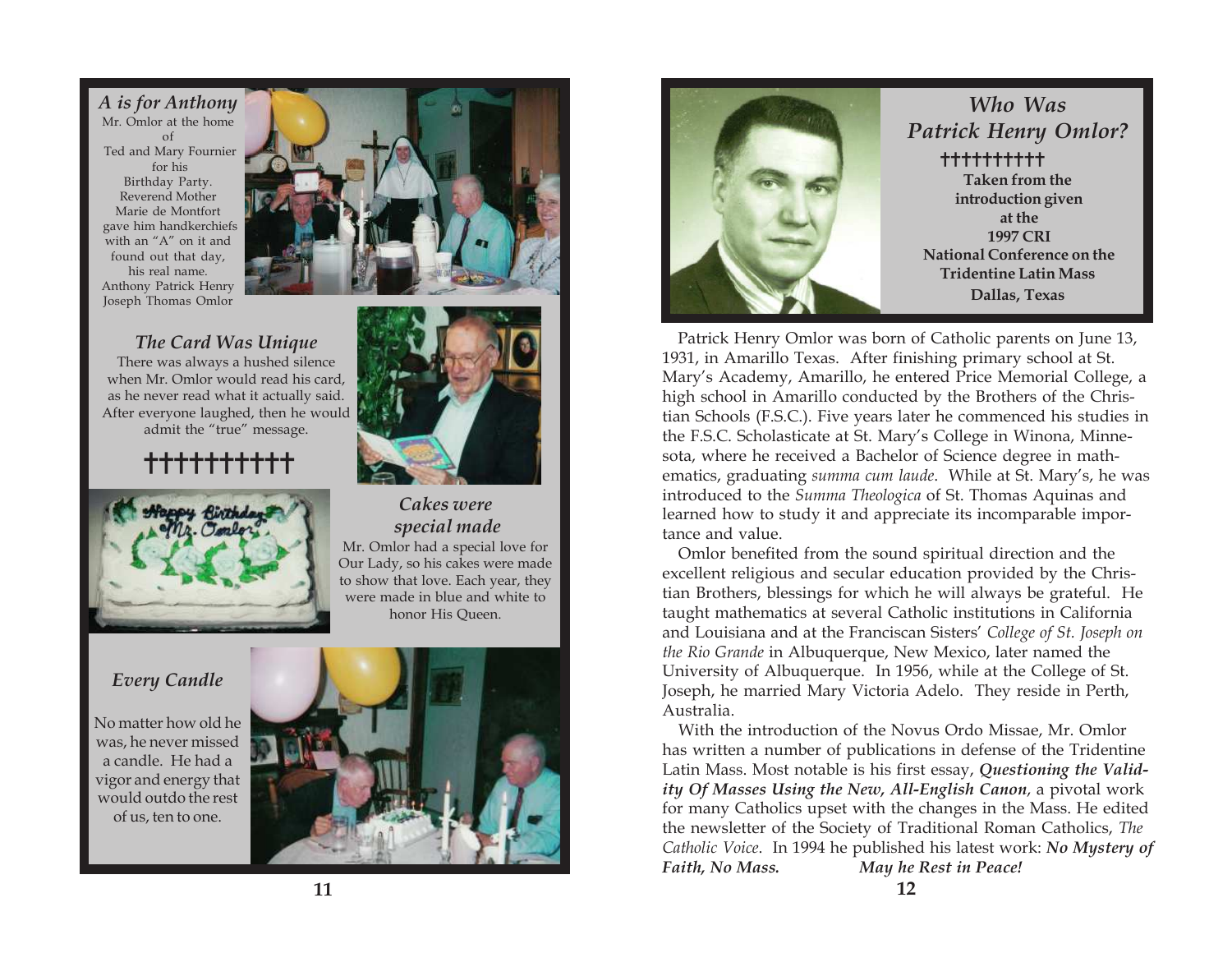

*His Excellency, the Most Reverend Bishop Robert F. Mc Kenna, O.P.* **The man who made a Dominican out of Patrick Henry Omlor by Reverend Mother Marie de Montfort, CMSS**

 As I reflected upon my memories of Patrick Omlor, I had to ask myself, if I could think of one word that would *least* describe him, what would it be? I had to say, without a doubt, that it would have to be half-hearted.

 If Patrick could not put his entire heart into something, for him it was not worth beginning at all.

 When it came to the Church, nothing less than an effort of one hundred percent, would satisfy Mr. Omlor.

His one hundred percent



Catholicism was a great edification to me, and I learned much from sitting and listening to the wisdom of this great man.

 Not satisfied that he was a world renowned author, a voice that was saving thousands from a soulless church, he decided to go the extra mile and ask His Excellency, the Most Reverend Bishop Robert F. Mc Kenna, O.P., if he could bind himself as a Third Order Dominican for life.

 I remember clearly, the day that Mr. Omlor told me that he was going to



become a member of the Third Order of St. Dominic. I told him that the Dominican Order was very dear to my heart, having been raised by the Dominican Nuns of Adrian, Michigan, all throughout my grade school years. He was elated that there was another common bond of soul that we could talk about in our spiritual conversations.

 It was obvious to me why Pat decided on the Dominican Third Order. One only had to listen to his love for the Holy Rosary, and they would come to the conclusion that the only Order for him, was that of St. Dominic and the Rosary.

 Our Lady told St. Dominic that one day, through the Rosary and the Scapular, the world would be saved. This was a very striking thought, as I read in an email from his son Larry, that his dad died wearing a variety of scapulars, including, "of course," the Brown Scapular.

 Mr. Omlor loved the idea that he, as a lay man, could be attached to a Religious Order. The Third Order was a way for him to carry out his dream. He often spoke of wanting to give more to God, and being a member of a Third Order,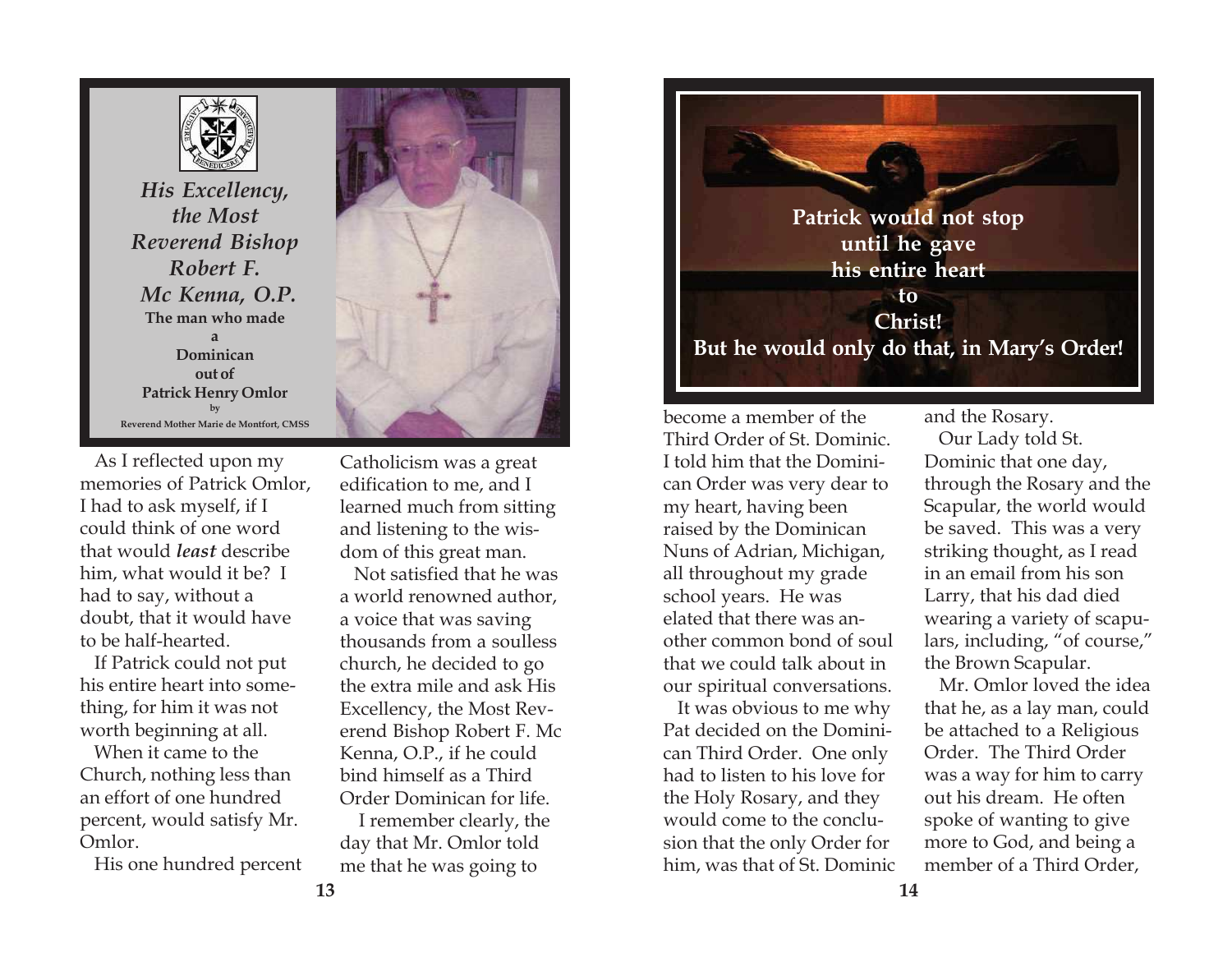he could strive for greater perfection.

 The wonderful book, *My Catholic Faith*, describes the object of a Third Order as having, "The religious life of the religious Orders, penetrate into the homes, so that, in imitation of their brethren of the First and Second Orders, lay people in the world may strive after greater perfection, although not bound by any vows under pain of sin."

*The Catholic Dictionary* describes the Third Order as, "A religious rule and way of life interpreted for, and made applicable to, members of the laity and the secular clergy, so that they may enjoy the fruits of a religious life; a religious rule or order taking its membership from the laity."

 And finally we read in the *Maryknoll Catholic Dictionary,* that the Third Order is, "A group of faithful living in the world who seek Christian perfection according to the spirit of a particular religious Order. They are usually

received into the religious Order in a particular ceremony and pledge themselves to certain prayers and religious practices. Members are ordinarily given the privilege of being buried in the habit of the religious Order.

 When I read this, his son's email came back to me, as Larry said that his dad, in fact, will be buried in the habit of the Dominican Order.

 Nothing in our lives happens just by chance, and nothing brought this out so clearly as the happenings of the last days of the life of Patrick Omlor.

 Patrick, as we know, was a lone voice, crying out against the radical changes to the most precious gift God gave to us on earth, the Holy Sacrifice of the Mass. He was like the great St. Athanasius, standing alone against a changing church. Standing firm and strong for the faith, we can see from his life, that he would have answered people in the same manner St. Athanasius did, when it

**Saint Athanasius, to whom it was objected, "You have the bishops against you," answered with Faith: "that proves that they are all against the Church."**

 **Saint Athanasius**

was said to him, "You have the bishops against you." Athanasius answered, "That proves that they are all against the Church."

 It was no small matter then, that God chose to take his mighty warrior home on the feast of none other than that of St. Athanasius, May 2nd, and the death day of St. Antoninus.

 That may not seem like something that stands out to you, until you see the hand of God in Patrick being buried on May 10th. In religion, Patrick took the name of Brother

Antoninus, being named after the great St. Antoninus.

 How fitting then that God made sure that he would be buried on the very feast dear to his patron saint. May 10th just happens to be none other than the feast of St. Antoninus .

 Never think, for even a minute, that God has not planned every moment of every day of your life.

**16** Looking at the hand of God in the planning of the death and burial of His beloved son, Patrick, brings out the fact that God has a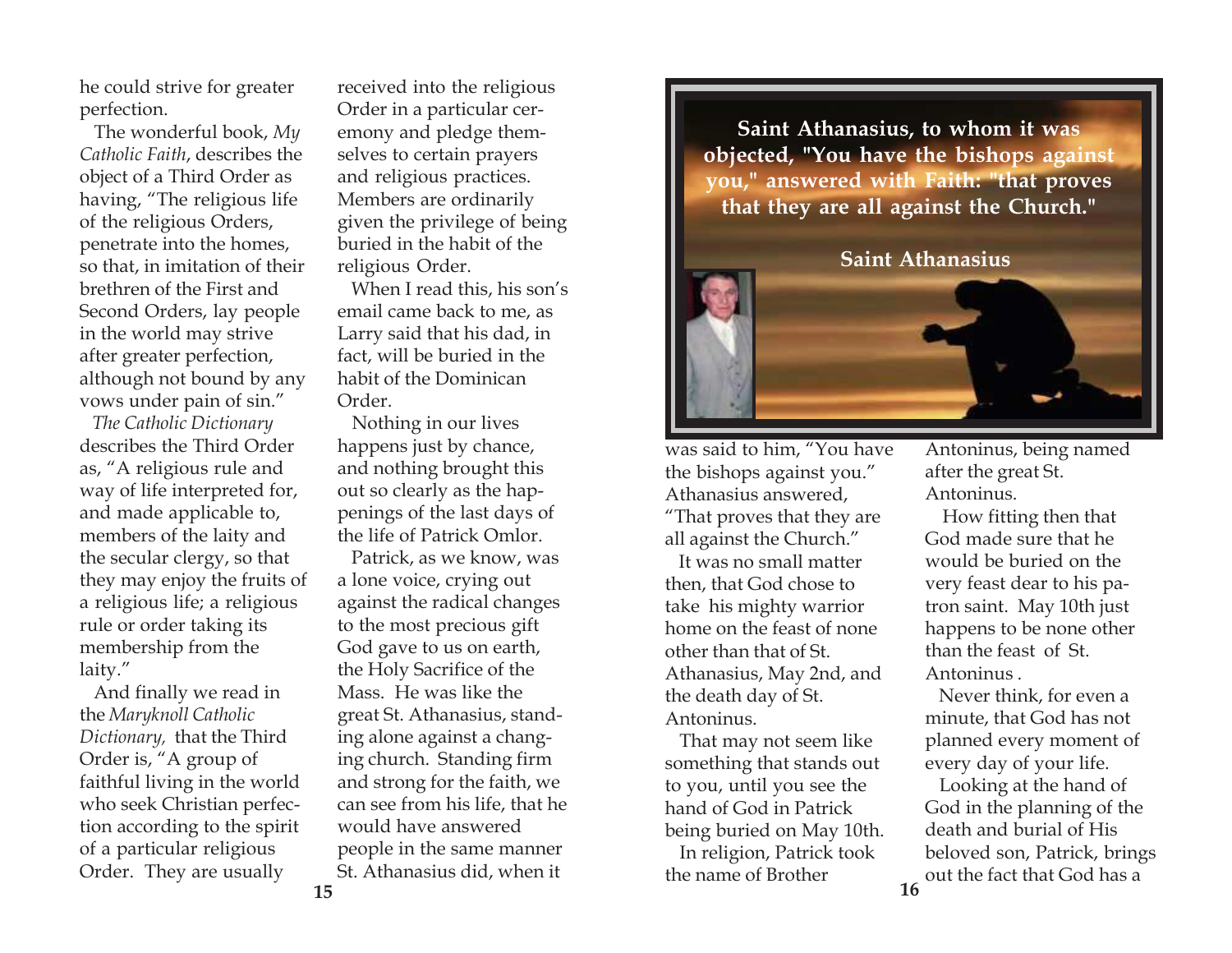*Let us learn from Brother Antoninus,* **Patrick Henry Omlor, to listen to the Call of Christ, and follow it, no matter what state we are in life!**



loving plan for each and every one of us; we just have to pray that we live and follow that plan, so that we can hear the words that we are sure Patrick heard on that blessed day God called him home, "Well done, good and faithful servant..." and, "Come ye blessed of My Father..."

 Yes, Mr. Omlor loved his Religious Life in the Third Order of St. Dominic. Though he was married to a very lovely wife, and the father of ten wonderful children, his love, his life,

his all, was the Church, and fighting for Her.

 In the marriage ceremony, the Church tells the groom, "Husbands, love your wives, as Christ loved the Church." I think Mr. Omlor heard that very clearly, for he loved both his wife and the Church. He was a dedicated husband and father, but he never lost touch of the fact that love of God and His Church must burn in the heart of every man first.

In Patrick's eyes, the Church was not a building, it truly was the Mystical Body of His Beloved Christ.



 The love that Patrick had for the Rosary and the Scapular did not stop in the object itself. He took his heart deep into the end of that love, his Mother Mary, by giving himself entirely to her as her child and her Slave of Love.

 Yes, Patrick took to heart the plea of Our Lady, "I call upon the Apostles of the last days...", and consecrated himself to her through the Holy Slavery of Love, the Consecration to Jesus through Mary, as laid out by the great Marian Apostle, St. Louis Marie de Montfort, in his wonderful masterpiece, *True Devotion to Mary.*

 Our Lady foretold that Rome would lose the faith

and become the seat of the Antichrist, and Patrick decided not only to fight to restore that faith, but to do it by wearing the armor and shield of the Queen of Heaven. He went into battle for the Church with her sign on his forehead, the sign of the children of Mary.

 He battled fearlessly for the restoration of the Holy Sacrifice of the Mass, throughout his entire life, and he did so, by attending Mass in union with the one that stood silently on Calvary, the Sorrowful Mother.

 As we remember the legacy Patrick left to us, and continue in his footsteps as brave soldiers in the Army of Christ, let us reflect upon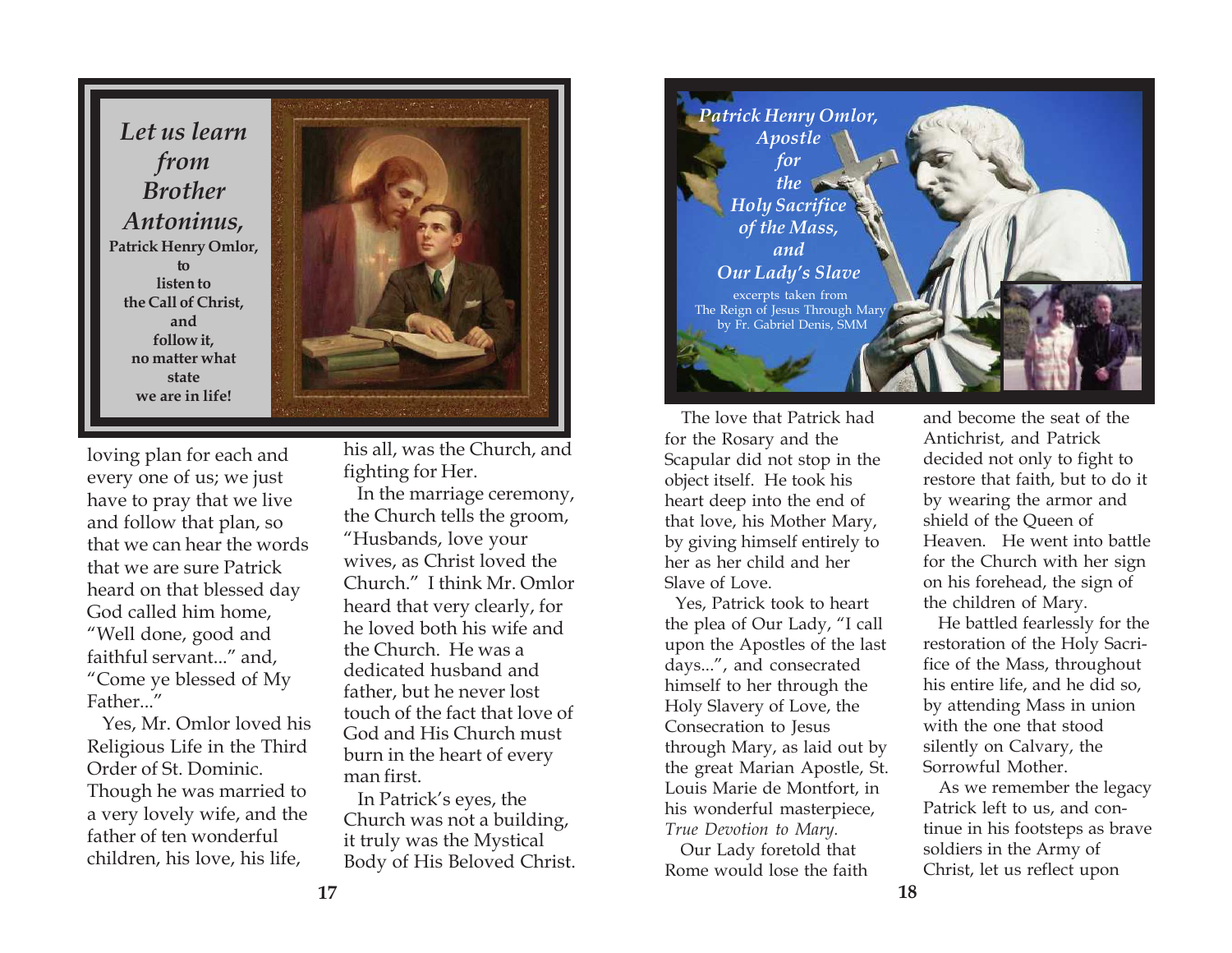how we too can attend Mass, in union with Mary.

### **Attending Mass in Union with Mary**

Do you wish to understand the greatness of the Holy Sacrifice which you attend so frequently and perhaps in a lukewarm manner? Place yourself in spirit on Mount Calvary. What do you see there? Jesus the Incarnate Wisdom of the Father, the Savior of your soul, in the depth of humiliation and contempt, covered with horrible wounds, sacrificing Himself and dying for love of you.

 Who is this valiant woman standing at the foot of the cross, fastened, as it were, to the holy rood, the altar of the Divine Victim? She is the Mother of Jesus and your Mother. While you are sympathizing with her on seeing her soul pierced with a sword of sorrow, ask yourself what she is doing there. She offers a sacrifice. She immolates a victim. It is the sacrifice of her Divine Son, for Whom she would give her own life a thousand times if she could. The Victim is the God-Man "the Flesh of her flesh, the Blood of her blood."

It is truly here that we may apply to Mary the words of St. Epiphanius: "O Holy Virgin, thou offerest a most pure and most holy sacrifice, yet at the same time a sacrifice that is most grievous to thy motherly heart. Thy heart bears the impression of all the wounds inflicted upon the body of Jesus, and upon the altar of thy heart thou offerest the Divine Victim for our salvation. With Jesus thou offerest thyself for us, in the midst of unutterable sorrow, but with untold generosity and love."

 Now gaze at the altar at which the priest is about to offer the sacrifice of the Mass. What does your faith tell you? That the sacrifice of the altar is not merely the representation, but the real continuation of the Sacrifice of Calvary. In both, the Priest and the Victim are the same. When you think of this, can you forget Mary, the Mother of Sorrows, standing at the foot of the cross, offering herself with her Son? Does not everything remind you of her? Is she not the perfect model which you should strive to follow in order to imitate Jesus more perfectly?



 After the Ascension of our Lord, Mary attended almost every day the Holy Sacrifice celebrated by St. John. What must have been her feelings while doing so? Even now that she is in heaven above, does she not participate in the mystical immolation of her Son upon our altars? "Holy Virgin," exclaims the pious Gerson, "may we not say that thou art really present in the sanctuary? Yes, thou art with us, if not in body, at least by the spiritual influence which in thy mercy thou dost have upon those who love thee, and by the gracious looks

which thou dost cast upon us."

 Whenever, therefore, you attend the Holy Sacrifice, try to adopt the admirable dispositions of our Blessed Lady, who is your model and your supplement. The more you endeavor to humble yourself because of your sins and the more fervently you invoke your heavenly Mother, the more she will enlighten you and help you to understand the intimate relations which exist between her and Jesus in the Holy Eucharist. Everything during Mass will remind you of our Lady.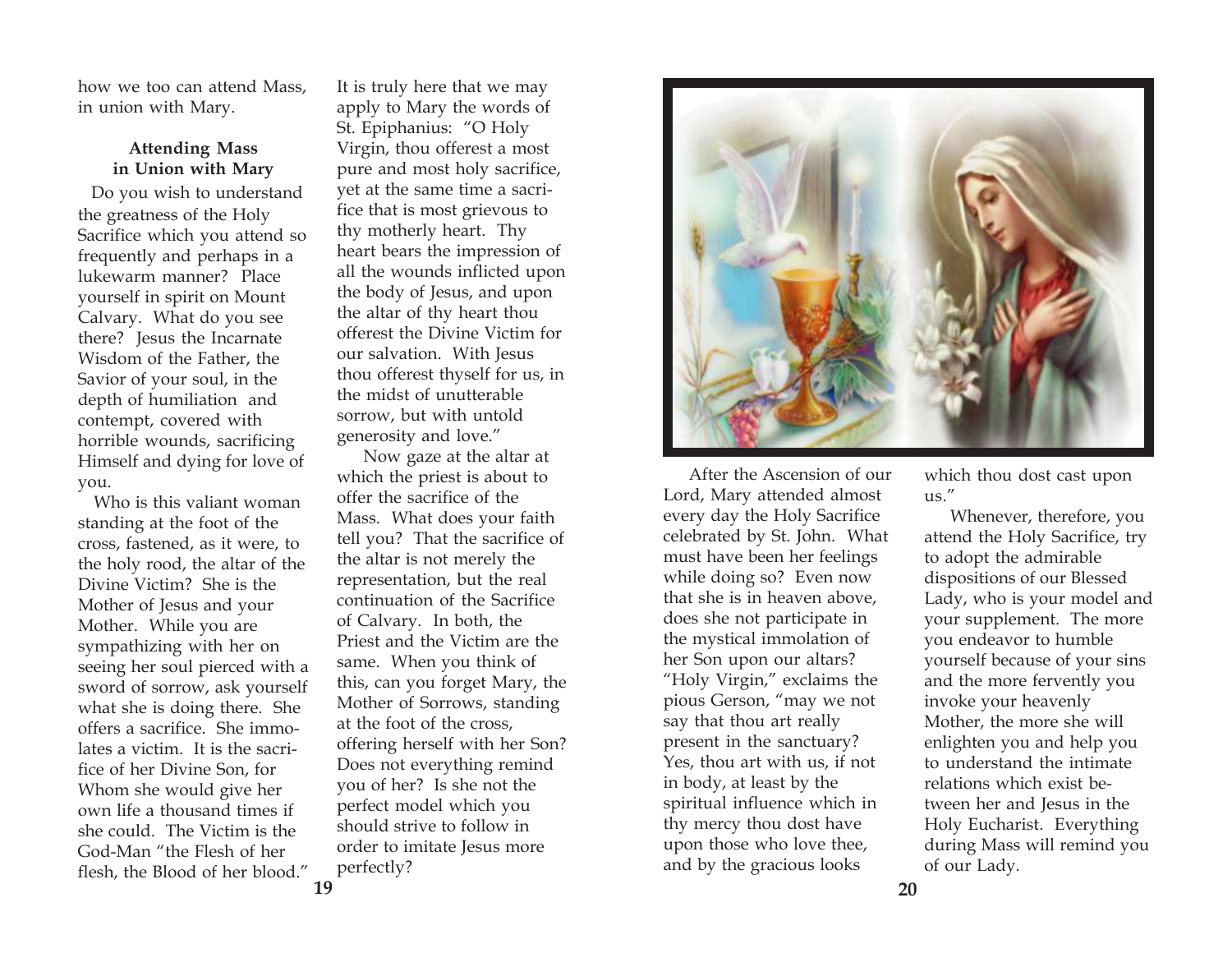

 The prayers of the Mass, if you search into their meaning, will recall the most touching circumstances of Mary's life and also the mysteries in which she has taken such an active part. The *Introit* and the *Kyrie* will remind you of Mary's ardent supplications which hastened the coming of the Savior; the *Gloria*, the hymn of the angels at Bethlehem, where Mary adored the Holy Child and lovingly contemplated Him; the *Epistle* and *Gospel* will relate the wonderful things which Mary witnessed and which she kept in her heart, in order to

make them known later on to the world; the *Offertory* will recall the mystery of the Presentation in the Temple, where for the first time Mary made to God the Father the public offering of this Divine Victim Which we offer today by the hands of the priest. The *Consecration* will remind you of the immolation of Jesus on Calvary and at the same time of Mary's love, for she still gives her consent to the mystical death of her Son upon the altar. Finally, when you have come to the *Communion*, you will be burning with love and gratitude when you think



that here again it is Mary who gives you Jesus in a most loving manner, and that out of the most pure blood of her heart was formed the Sacred Body you are going to receive. Oh, you who desire to live in union with your heavenly Mother, realize more and more how intimately you are united with her by the Holy Sacrifice of the Mass!

 There are several manners of hearing Mass with devotion. But there is one more pleasing to Our Lord, as we gather from a revelation

made to a saintly soul. It is that of St. Leonard of Port Maurice, and it has been drawn up in the spirit of union with Mary. It teaches us how to satisfy the four great duties which we owe to God; namely: 1. to adore and praise His infinite majesty; 2. to satisfy His justice for the sins we have committed; 3. to thank Him for all the favors He has bestowed upon us; 4. to petition Him as the Author and the Giver of all that we need. This method gives us a good idea of the excellence and fruits of the Mass and it reminds us of the interior dispositions of Our Lady, who in union with the Divine Victim renders acts of adoration, of expiation and thanksgiving to God the Father, and offers unto Him her ardent supplications for the salvation of the world.

 Be zealous in following this method. Do not fail to attend the adorable Sacrifice of our altars everyday if you can, and offer it to God for Mary's intentions, although they are unknown to you. What a source of joy and blessings you will find in it if you are faithful, and what a happy change will soon take place in your soul!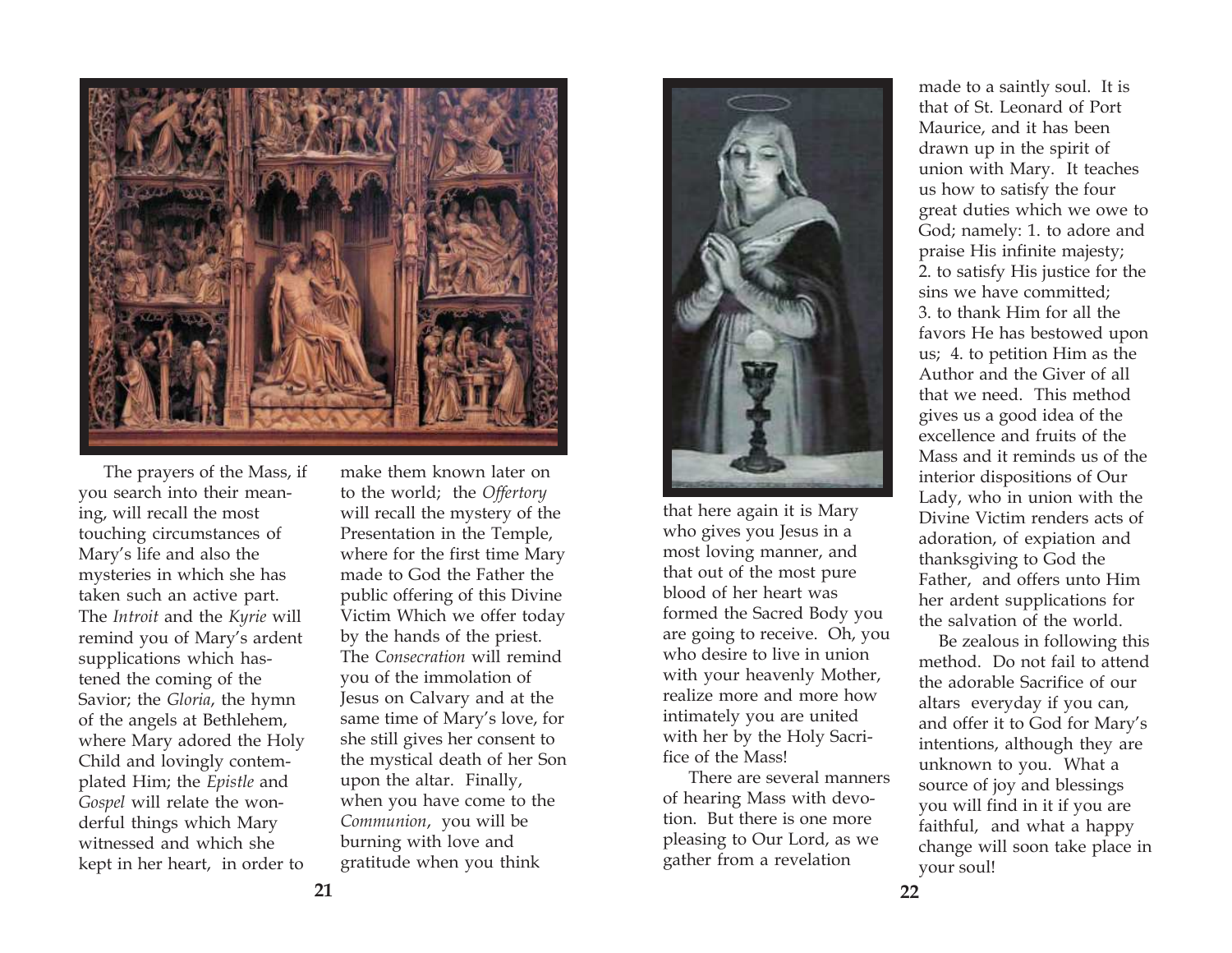

The Crucifixion can never be rightly understood without Mary, because without her it is not truthfully represented. What a picture it is, the High Mass of the world's redemption, offered by Jesus to the Eternal Father, while the countless angels are the audience and the spectators! When the Host is elevated, the whole frame of inanimate nature trembles with terror and adoration, and earth darkens itself, which is to be a rubric it is to observe in the presence of Jesus for all ages. But what is Mary's part? Her Immaculate Heart is the living Altar-stone on which the Sacrifice is offered; it is the Server, the beatings of whose broken heart are the responses of the liturgy; it is the Thurible, in which the world's faith, the world's hope, the world's love, the world's worship, are being burnt like incense before the slain Lamb that taketh away the sins of the world; and, finally, the same Immaculate Heart is the Choir, the more than angelic Choir, of that tremendous Mass; for did not the silence of her beautiful sufferings sing unutterable, voiceless songs into the ravished ear of the Bleeding Host?



By now, in this memorial issue, you know that Patrick Omlor was not only born on the feast of St. Anthony of Padua, but his first name was actually Anthony.

 That was not a coincidence, as both he and St. Anthony would share the same loves in life, that of the Holy Sacrifice of the Mass and the Blessed Sacrament, along with a deep devotion to Mary.

 Both of these men had an outstanding zeal for souls that kept their hearts burning in the missionary field. Both of them were eloquent speakers and defenders of their Holy Mother, the Catholic Church. In fact, St. Anthony

is called, "The Hammer of Heretics".

 Neither of these men would sit by and watch evil men tear apart what was most dear to their heart and soul, the Catholic Faith.

 Both men accomplished this in the same manner, they did it in union with Mary.

 We read the following in the book, *"St. Anthony's Treasury"*, which will sum up St. Anthony, and help you to understand the heart of (Anthony) Patrick Omlor.

#### **His Zeal**

 St. Anthony's dominant virtue was zeal -- the zeal of an apostle. At the age of twenty-six years, he stands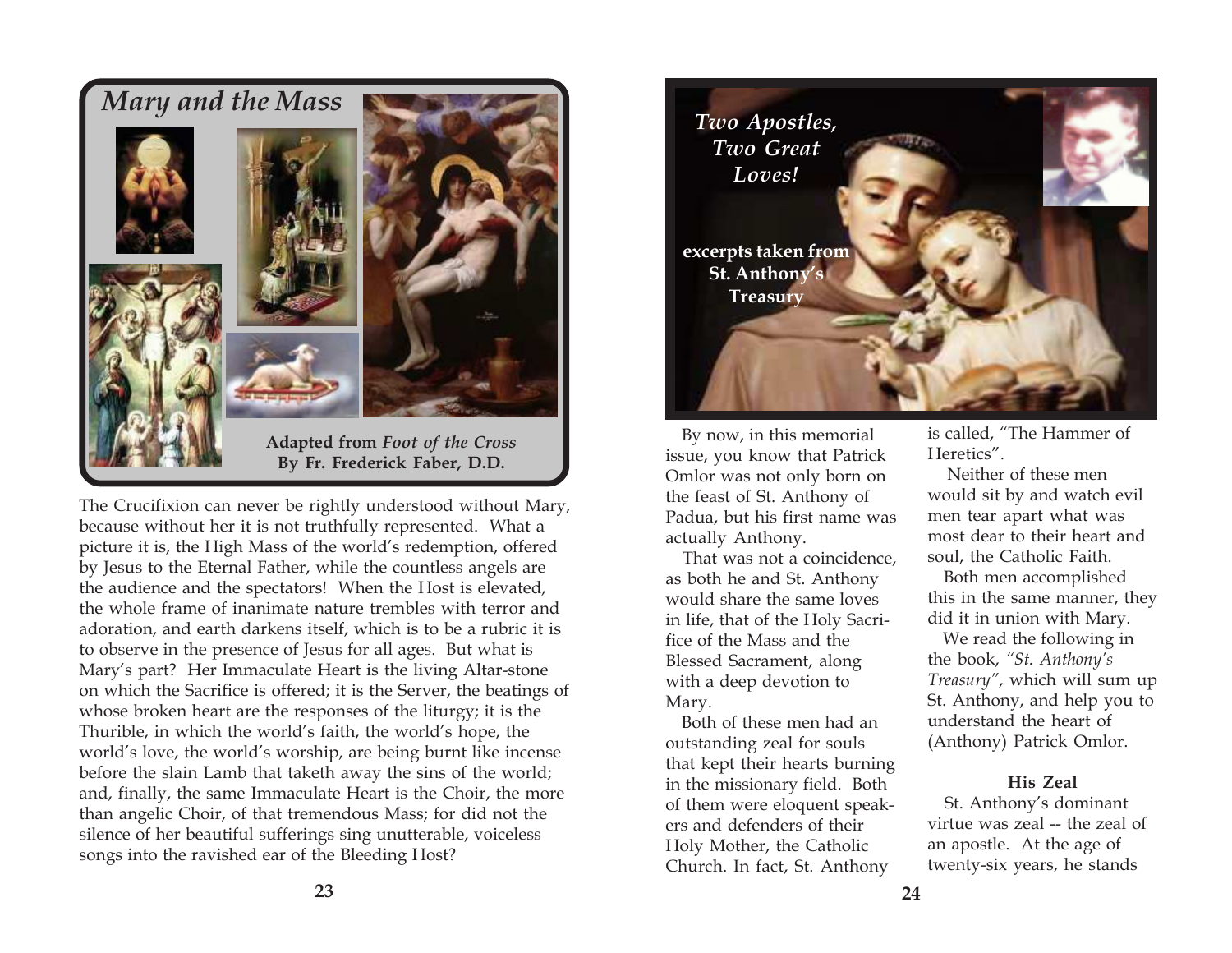

forth, fully equipped, for his great missionary work. For the space of ten years he gives himself up to the duties of the sacred ministry, without rest or relaxation.

 Barefooted, he traverses the sunny regions of Provence, the snowy heights of Auvergne, the vast plains of Lombardy, comsumed with his firey zeal for souls.

 He is ever listening to the voice which issues from the wounds of his Redeemer, a voice which resounds day and night in his ears, crying: "Give Me souls!" He knows that these are the true riches of earth... He realized utterly that the Son of Man ascended Calvary for their ransom, and that they are the only acceptable alms we can bestow on the God of Heaven. He thirsted for souls... He did not draw this zeal from his vast learning and philosophic attainments, nor from his profound knowledge of the human heart: he learned it at the foot of the Cross, in the contemplation of that mys tery of Divine self-annihila tion, and at the altar partici pating in the Eucharistic Sacrifice. He drew it from the Heart of Jesus. In all his journeys he

seemed to be guided by an invisible hand, urged on by an interior voice which was ceaselessly repeating: "For ward, forward, yet more souls to save!"

#### **Our Lady**

 Devotion to the Blessed Virgin Mary was the keynote of St. Anthony's whole life. As a child, he would repress his tears and break into smiles at the sight of her image; as a religious, he placed himself under her special protection; as an apostle, he ever boldly pro claimed her greatness, and ever strenuously defended



her prerogatives.

 After Our Lady's appearance and conversation with St. Anthony on the eve of the Feast of the Assumption, he became the champion and the apostle of the glorious mystery of Mary's Assumption, as the Patriarch of Assisi had been of her Immaculate Conceptoin. Inspired by this fervour he gave utterance to the beautiful versicle which has been incorporated in her office on the Assumption: "The august Mother of God has been assumed into Heaven, and placed above the angelic choirs."

 In one of his sermons, he said: "The Virgin of

Nazareth has, by a singular privilege, been preserved from the original stain, and filled with a plenitude of grace. Hail, O Mother of God, City of Refuge, sublime Mountain, Throne of the Most High, fruitful Vine, yielding golden grapes, flooding the hearts of men with the holy exaltation of pure love! Hail, Star of the Sea! Thy gentle and radiant light is our guide in the darkness, showing us the entrance to the harbour above. Woe to the pilot whose eyes are not fixed on thee! His frail bark will become the plaything of the storm, and will be swallowed up in the foaming billows."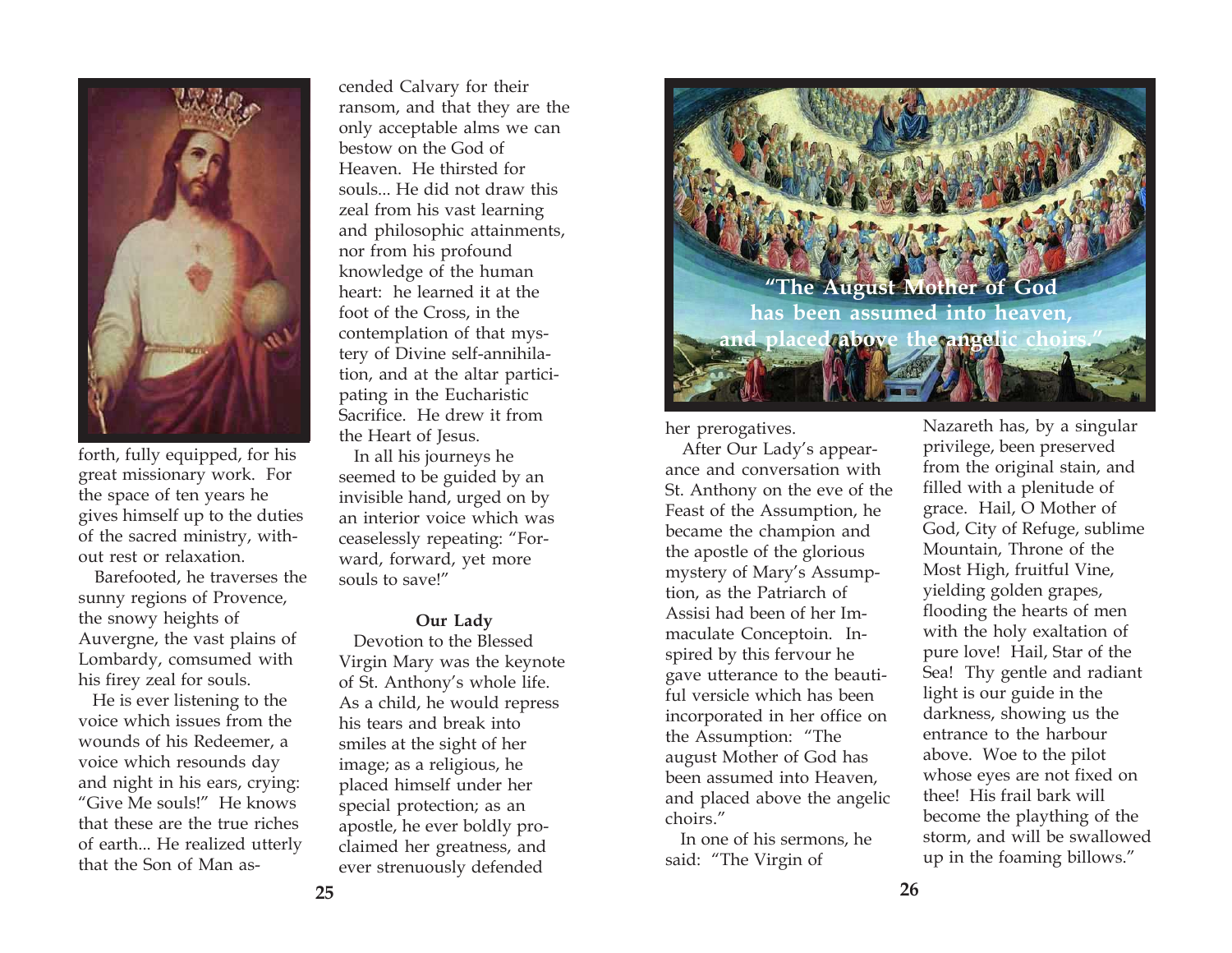

 Peace be to you, Philomena! and to you Mr. Omlor!

 A little known fact, but nevertheless true, Mr. Omlor always said that he considered his little work, *"The Unpersoning of St. Philomena"*, to be his best!

 Extensive research was done to bring forth enlightening facts of the life and story of St. Philomena. He wanted to prove that she truly existed and is a great saint.

 You may ask yourself, why would a man, as brilliant as Patrick Omlor, a theologian of our times, take out time to research and write about a little known Italian saint?

 Well, if you only look at Patrick Omlor and remember

him for a defender of the Latin Mass and everything that surrounds it, then you are only looking at the surface of who, and what he actually stood for, and defended in life.

 Patrick loved the Mass and as a child of Mary, he would defend it at all costs. It is precisely because of this fact that he did his stupendous work on little Philomena.

 Who was she? What is she known as in the world? Did she make an impression on anyone else of importance?

 She was a young virgin martyr, that loved God with a rare love that you do not see today in many young ladies. For this she was



raised to the altar of God as a saint, and is entitled to the Mass of a Virgin Martyr. During her Mass we hear the beautiful words from the tract in the Roman Missal, *"Come, spouse of Christ, receive the crown, which the Lord hath prepared for thee forever: for the love of whom thou didst shed thy blood. Thou hast loved justice and hated iniquity: Therefore God, thy God, hath anointed thee with the oil of gladness above thy fellows. With thy comeliness and thy beauty, set out, proceed prosperously, and reign."*

 Yes, this young virgin martyr earned the respect of the Church, and in so doing, she caught the attention of a little village priest, in Ars, France.

 A picture is beginning to unfold which portrays the story of why Patrick Omlor was drawn to this little saint.

 As we told you, Patrick had two great loves, the Mass and Our Lady.

 Well, the parish priest that was drawn to this little maiden was none other than the Patron Saint of Parish Priests, St. John Marie Vianney. The priesthood and the Holy Sacrifice of the Mass are inseparable, so it is no wonder why there was the deep attraction.

 To crown this drawing factor in the heart of Patrick, was the fact that little Philomena was given a title by Pope Pius IX as Patroness of the Children of Mary.

 Two loves, two reasons for developing an intimate relationship between the heart and soul of Patrick, and the heart and soul of Philomena.

 It is said that, "To Philomena, nothing is refused", and Mr. Omlor told me that ever since he wrote that little book, she has answered anything he has asked of her.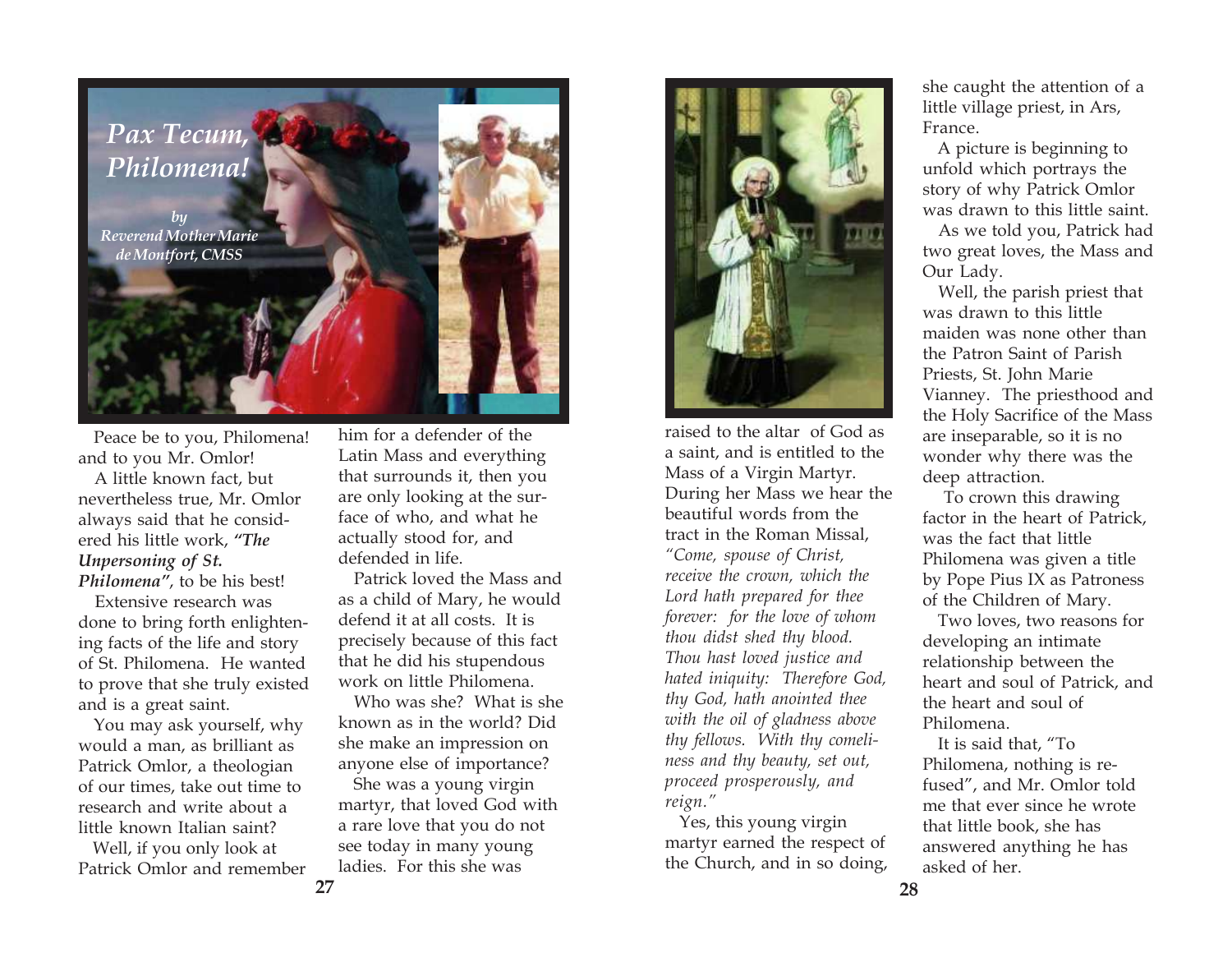One day while I was talking to Mr. Omlor, he said to me, "Reverend Mother, did you know that you and St. Philomena share a special date?"

 Of course I could not imagine what that would be, so he proceeded to tell me that it was on November 18, 1950, that new information regarding how the body of St. Philomena was found, was released. It was on that day that the colors of the garments that were covering her body were made known. They were white, red and light blue, and to this day, most of her statues are made in those colors.

 This was significant to me, as my birth date is November 18. I never forgot the date of Mr. Omlor's birthday, and he never forgot mine.

 So we see that the two great loves that sewed their beautiful color scheme throughout the life of Patrick Omlor, is no small thing.

 The saints he was attracted to helped him fulfill his mission in life, as they shared the same love.

 The lesson we learn from Patrick Omlor is to always ask God to lead us to the saintly, heavenly helpers that He knows will guide us to fulfill the mission, and plan, He has for us in life.

 Who knows, without St. Anthony and St. Philomena helping Mr. Omlor grow in his love for the Mass and Our Lady, giving him that heavenly light and grace which comes from both, would we even have the great work, *"Questioning the Validity of the Masses Using the New, All-English Canon?"* Would we even know Patrick Henry Omlor, the great author, theologian, defender, pillar of truth, and light in these dark days for the Roman Catholic Church?

Let us all learn from his life to be attentive to the voice of God in everything we do in life. As Patrick taught all of us, nothing else matters in this life except to love and defend our precious Catholic Faith. Nothing else matters in this life except to make sure we do everything in our power to save our immortal souls.

 To Patrick, nothing else mattered in life, and that is why he was fearless in going forward, for Christ our King and Mary our Queen. Now he is privileged to have earned a life together with Them for all eternity.



 I would be completely remiss if I left out of the short synopsis of the life of Patrick Henry Omlor any mention of the great Doctor of the Church, St. Thomas Aquinas.

 As a young man, Mr. Omlor was introduced to the study of the *Summa Theologica* of St. Thomas Aquinas, and he used the knowledge he obtained therefrom, throughout each and every one of his great works.

 Aquinas once said, "I have set myself the task of making known, as far as my limited powers will allow, the truth that the Catholic faith professes, and of setting aside the errors that are opposed to it."

 Oh how much this could be said of Patrick Henry Omlor. His life was spent learning

and defending the truths of the Catholic Faith and defending Her at all costs.

 Looking at the pictures of St. Thomas we are struck once more with the loves in the heart of Patrick Omlor.

 We see right away the Host, usually over his breast, which leads us to the immediate thought of the beautiful hymn *Lauda Sion*, which is the Sequence for the Feast of Corpus Christi. When Pope Urban IV (1261-1264) first established the Feast of Corpus Christi, he requested St. Thomas Aquinas (1225- 1274) to compose hymns for it. This is one of the five beautiful hymns Aquinas composed in honor of Jesus in the Blessed Sacrament. In addition to Lauda Sion, St. Thomas wrote Adoro Te Devote, Pange Lingua, Sacris Sollemnis and Verbum